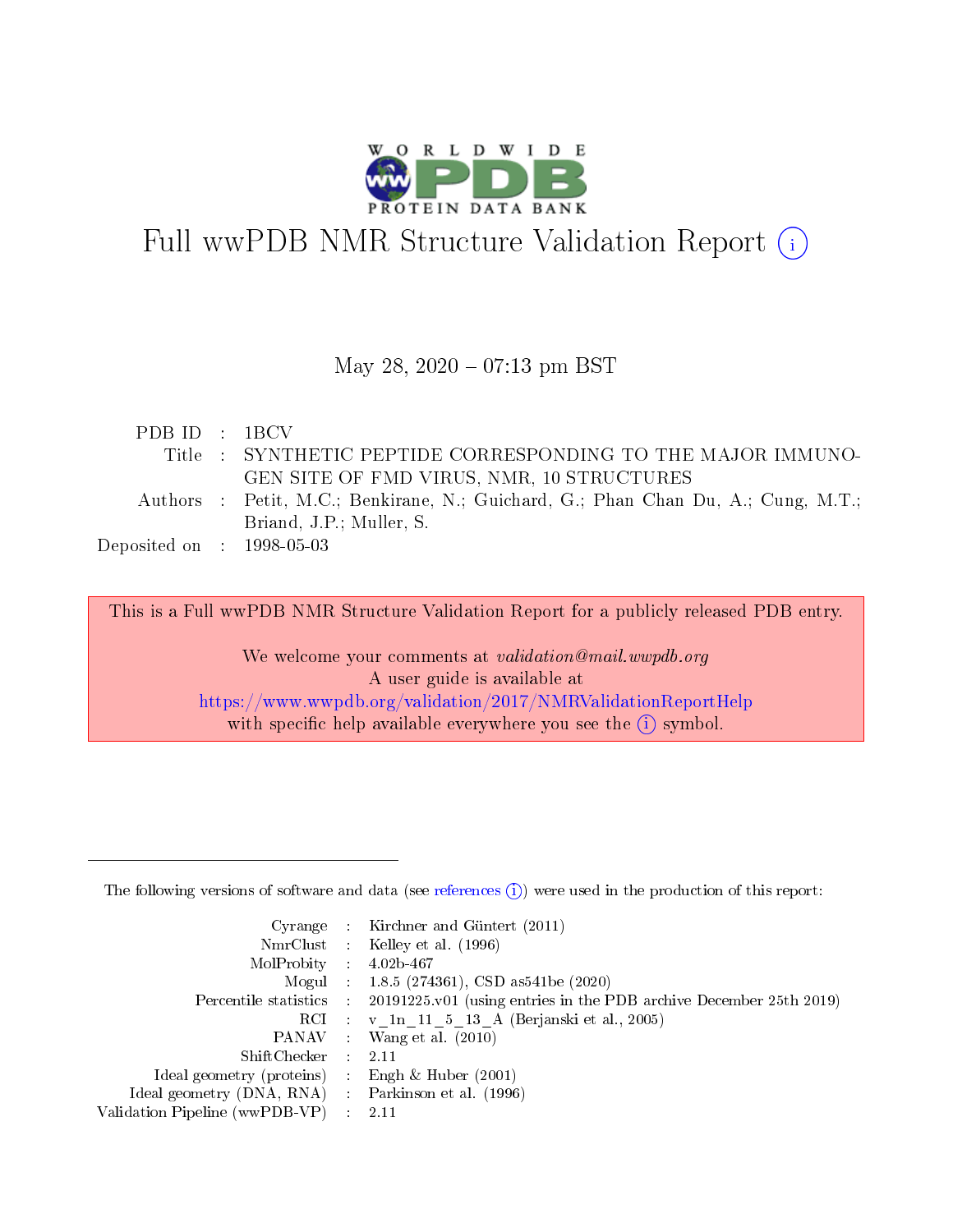## 1 [O](https://www.wwpdb.org/validation/2017/NMRValidationReportHelp#overall_quality)verall quality at a glance  $(i)$

The following experimental techniques were used to determine the structure: SOLUTION NMR

The overall completeness of chemical shifts assignment was not calculated.

Percentile scores (ranging between 0-100) for global validation metrics of the entry are shown in the following graphic. The table shows the number of entries on which the scores are based.



| Metric.               | Whole archive<br>$(\#\text{Entries})$ | NMR archive<br>$(\#\text{Entries})$ |
|-----------------------|---------------------------------------|-------------------------------------|
| Clashscore            | 158937                                | 12864                               |
| Ramachandran outliers | 154571                                | 11451                               |
| Sidechain outliers    | 154315                                | 11428                               |

The table below summarises the geometric issues observed across the polymeric chains and their fit to the experimental data. The red, orange, yellow and green segments indicate the fraction of residues that contain outliers for  $>=3, 2, 1$  and 0 types of geometric quality criteria. A cyan segment indicates the fraction of residues that are not part of the well-defined cores, and a grey segment represents the fraction of residues that are not modelled. The numeric value for each fraction is indicated below the corresponding segment, with a dot representing fractions  $\epsilon = 5\%$ 

| <b>Mol</b> | ${\bf Chain}$ | Length |     | Quality of chain |     |    |
|------------|---------------|--------|-----|------------------|-----|----|
|            |               | 20     | 45% | 40%              | 10% | 5% |

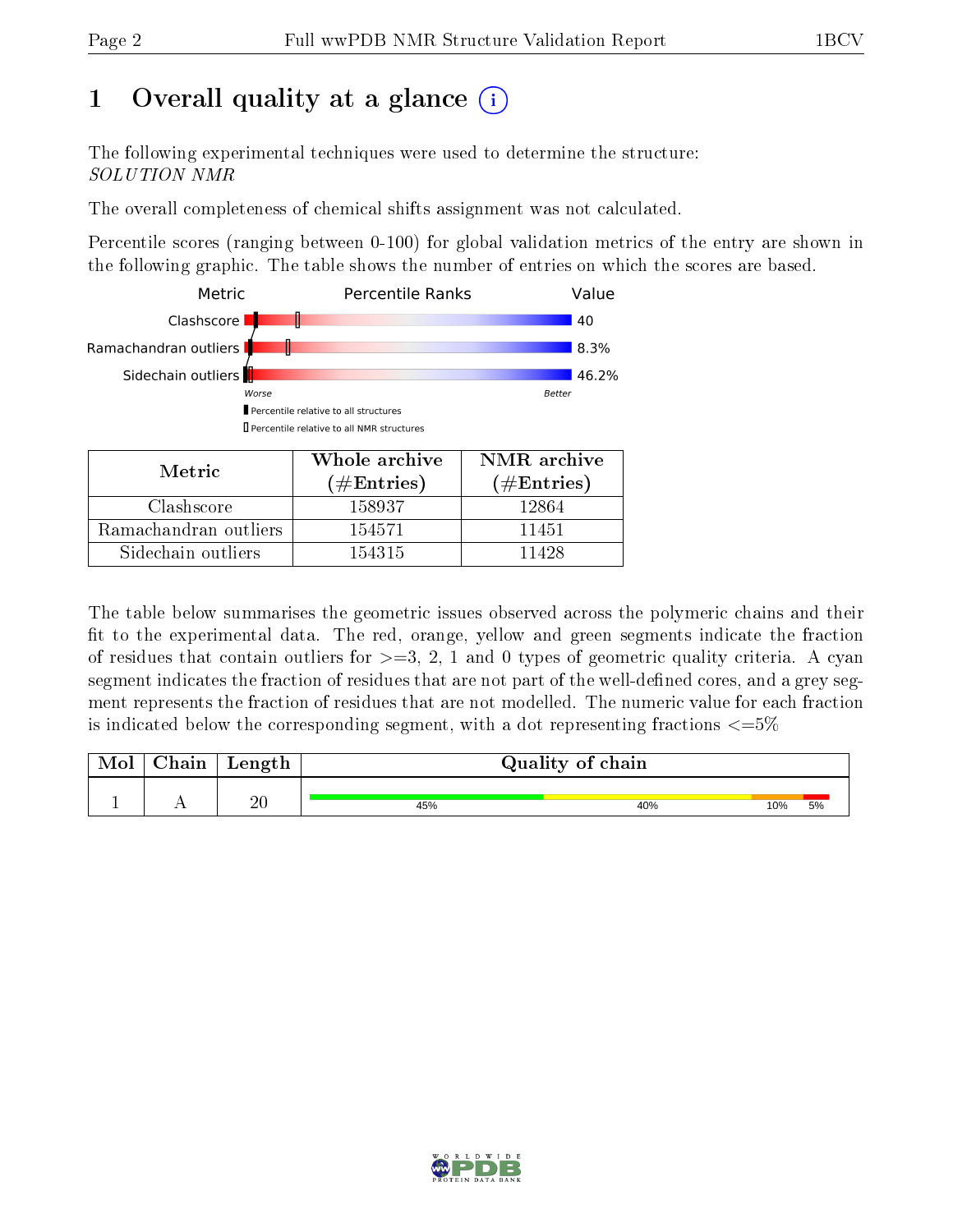## 2 Ensemble composition and analysis  $(i)$

This entry contains 10 models.

Cyrange was unable to find well-defined residues.

Error message: Only domains with  $< 8$  residues could be identified.

NmrClust was unable to cluster the ensemble.

Error message: Wrapper check: not enough residues in core to run NmrClust

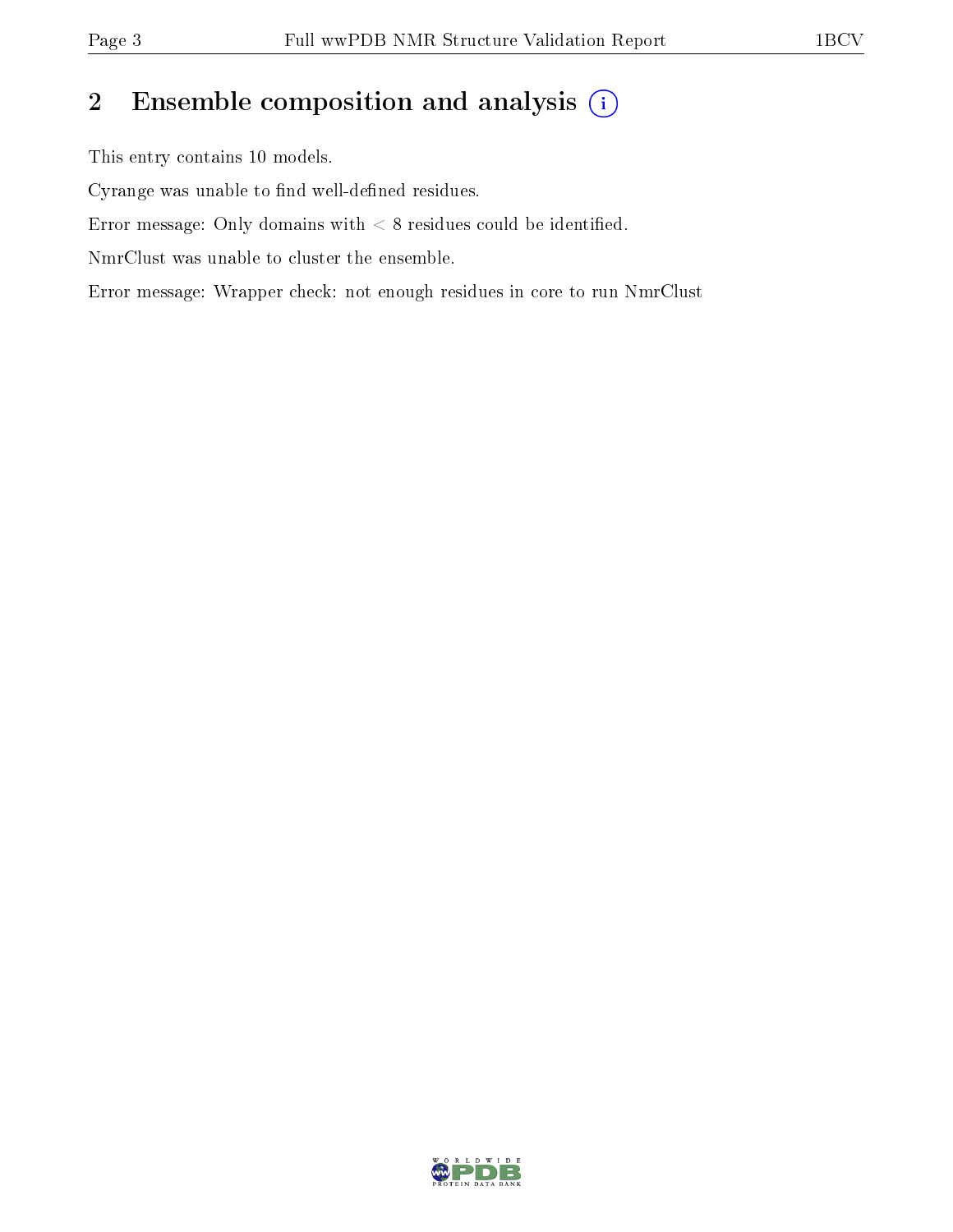## 3 Entry composition (i)

There is only 1 type of molecule in this entry. The entry contains 281 atoms, of which 141 are hydrogens and 0 are deuteriums.

 Molecule 1 is a protein called PEPTIDE CORRESPONDING TO THE MAJOR IMMUNO-GEN SITE OF FMD VIRUS.

|  |  | $Mol$   Chain   Residues |             | Atoms |        |      |    |  |
|--|--|--------------------------|-------------|-------|--------|------|----|--|
|  |  |                          | $\rm Total$ |       |        |      |    |  |
|  |  |                          | 281         |       | 85 141 | - 29 | 26 |  |

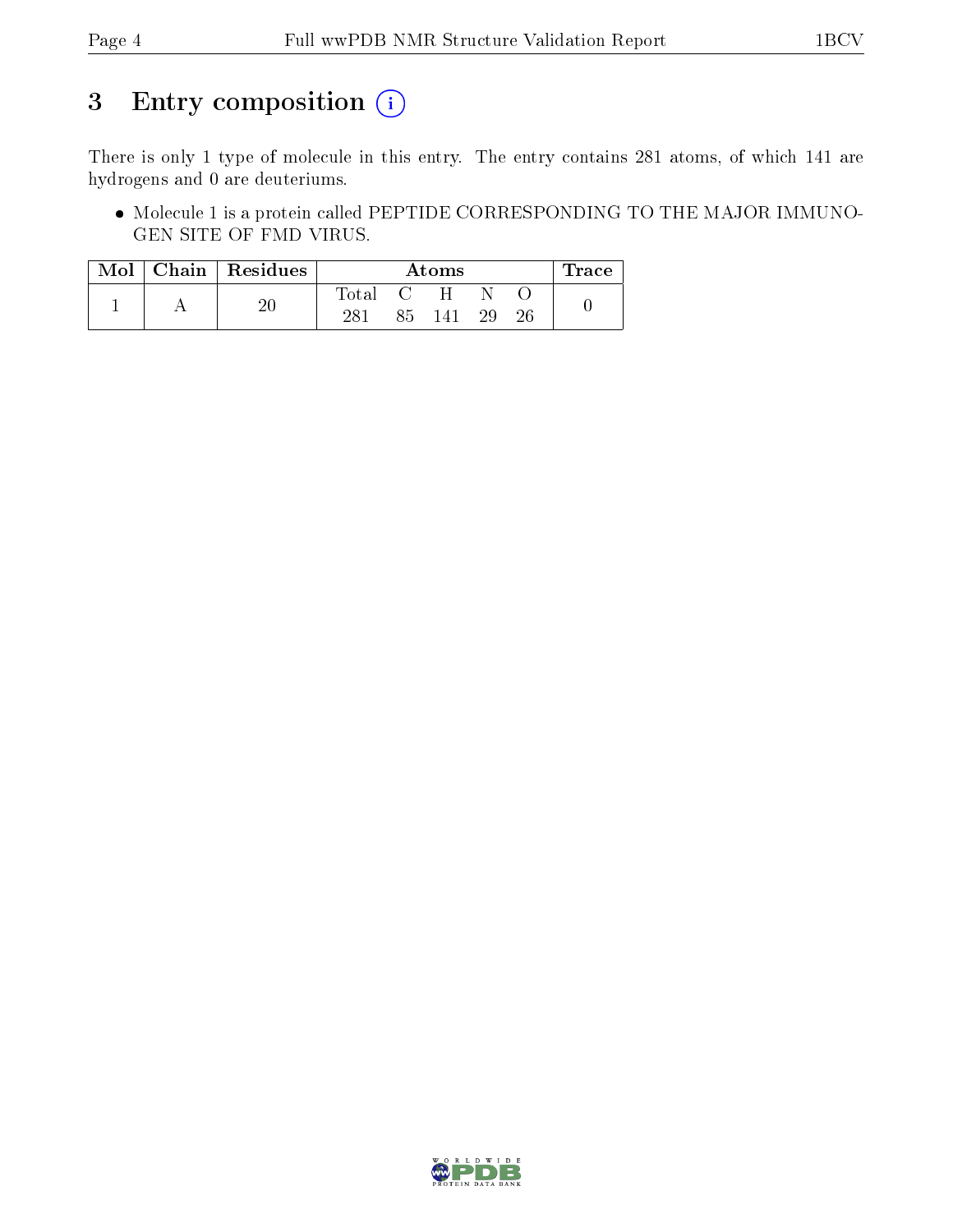## 4 Residue-property plots  $\binom{1}{1}$

## <span id="page-4-0"></span>4.1 Average score per residue in the NMR ensemble

These plots are provided for all protein, RNA and DNA chains in the entry. The first graphic is the same as shown in the summary in section 1 of this report. The second graphic shows the sequence where residues are colour-coded according to the number of geometric quality criteria for which they contain at least one outlier: green  $= 0$ , yellow  $= 1$ , orange  $= 2$  and red  $= 3$  or more. Stretches of 2 or more consecutive residues without any outliers are shown as green connectors. Residues which are classified as ill-defined in the NMR ensemble, are shown in cyan with an underline colour-coded according to the previous scheme. Residues which were present in the experimental sample, but not modelled in the final structure are shown in grey.

• Molecule 1: PEPTIDE CORRESPONDING TO THE MAJOR IMMUNOGEN SITE OF FMD VIRUS

| Chain<br>А:                                           | 45% | 40% | 10% | 5% |
|-------------------------------------------------------|-----|-----|-----|----|
| ?140<br>െ<br>ю<br>$\alpha$<br>œ<br>Æ<br>ಲ<br>▚<br>. . |     |     |     |    |

### 4.2 Scores per residue for each member of the ensemble

Colouring as in section [4.1](#page-4-0) above.

#### 4.2.1 Score per residue for model 1

• Molecule 1: PEPTIDE CORRESPONDING TO THE MAJOR IMMUNOGEN SITE OF FMD VIRUS



#### 4.2.2 Score per residue for model 2

• Molecule 1: PEPTIDE CORRESPONDING TO THE MAJOR IMMUNOGEN SITE OF FMD VIRUS



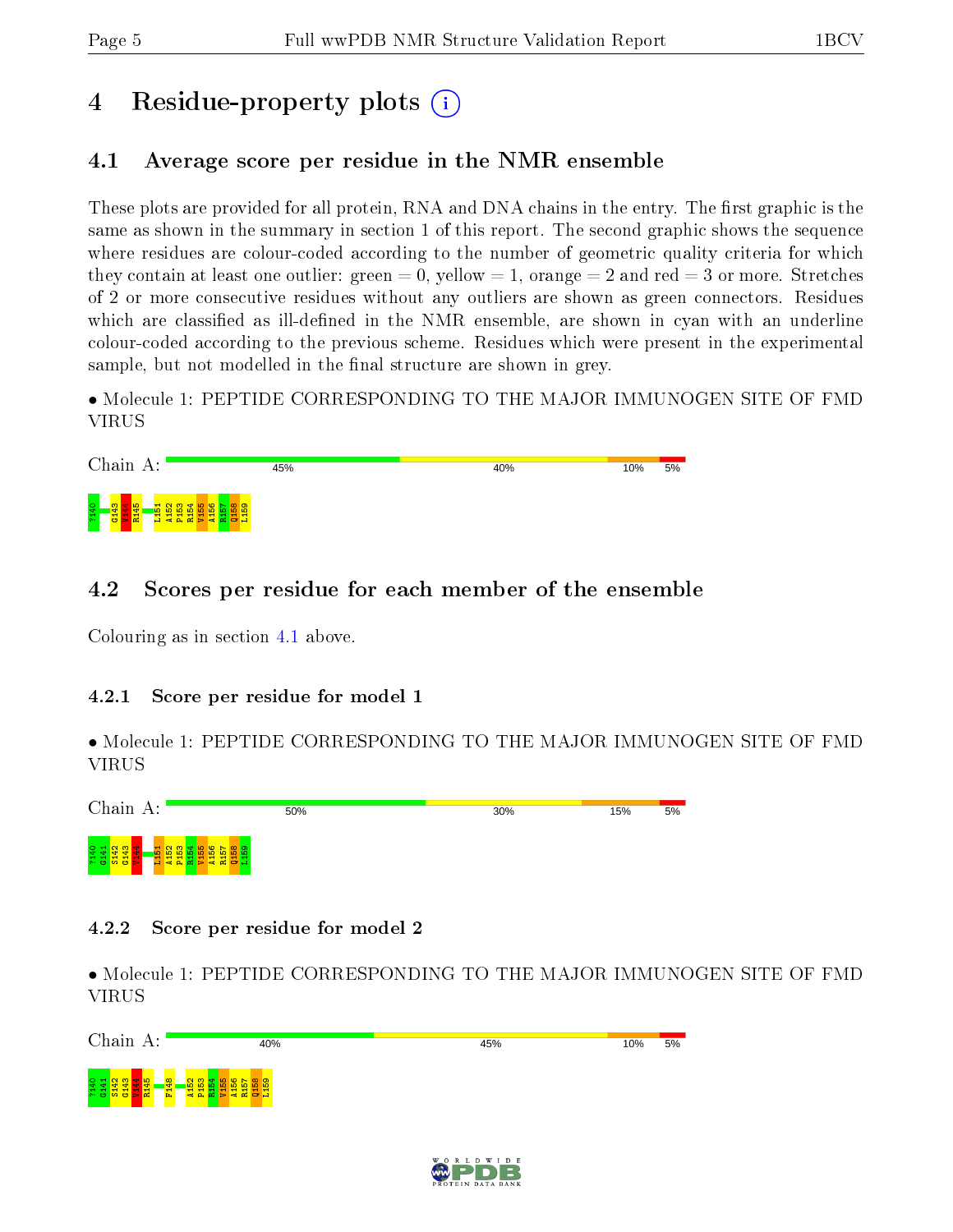#### 4.2.3 Score per residue for model 3

• Molecule 1: PEPTIDE CORRESPONDING TO THE MAJOR IMMUNOGEN SITE OF FMD VIRUS

| Chain A:                                                 | 40%                                                                              | 45% | 10% | 5% |
|----------------------------------------------------------|----------------------------------------------------------------------------------|-----|-----|----|
| 141<br>141<br>က<br>Iю<br>انعا<br>$\sim$ 0 $\mu$ 0 $\sim$ | <b>JUNE 107</b><br>- ത ത<br>$\sim$<br>- 110<br>4A B<br>$\mathbf{m}$ $\mathbf{m}$ |     |     |    |

#### 4.2.4 Score per residue for model 4

• Molecule 1: PEPTIDE CORRESPONDING TO THE MAJOR IMMUNOGEN SITE OF FMD VIRUS

| Chain<br>А:    | 60%                                             | 30% | 5%<br>5% |
|----------------|-------------------------------------------------|-----|----------|
| ?140<br>ю<br>ᄖ | $\infty$ $\infty$<br>$\circ$<br>$\sigma$ $\Box$ |     |          |

#### 4.2.5 Score per residue for model 5

• Molecule 1: PEPTIDE CORRESPONDING TO THE MAJOR IMMUNOGEN SITE OF FMD VIRUS

| Chain<br>A:                        | 45%             | 40% | 10% | 5% |
|------------------------------------|-----------------|-----|-----|----|
| 2140<br>Œ.<br>$\mathbf{C}$<br>் செ | ∞ തി<br>$\circ$ |     |     |    |

#### 4.2.6 Score per residue for model 6

• Molecule 1: PEPTIDE CORRESPONDING TO THE MAJOR IMMUNOGEN SITE OF FMD VIRUS



#### 4.2.7 Score per residue for model 7

• Molecule 1: PEPTIDE CORRESPONDING TO THE MAJOR IMMUNOGEN SITE OF FMD VIRUS

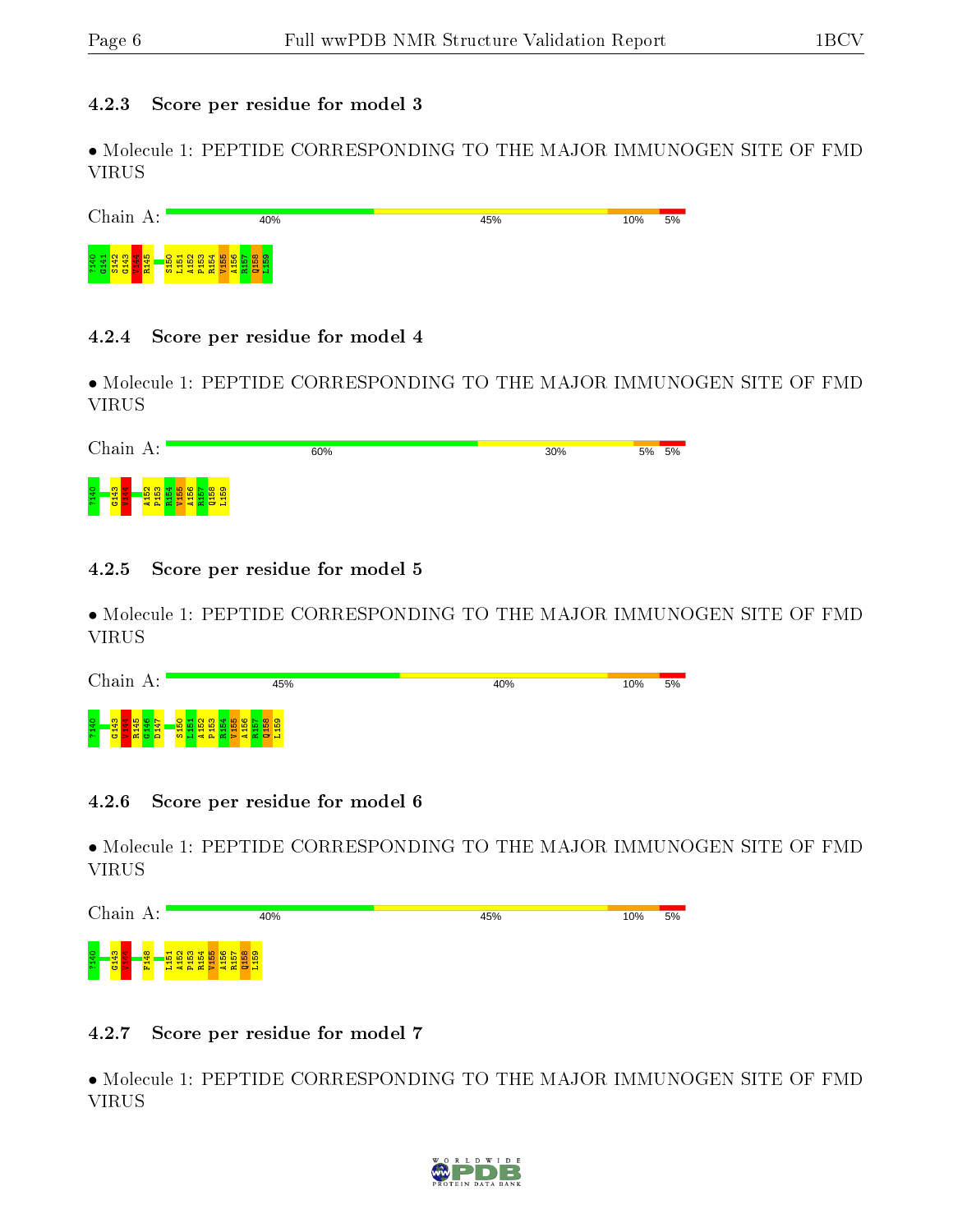

#### 4.2.8 Score per residue for model 8

• Molecule 1: PEPTIDE CORRESPONDING TO THE MAJOR IMMUNOGEN SITE OF FMD VIRUS



#### 4.2.9 Score per residue for model 9

• Molecule 1: PEPTIDE CORRESPONDING TO THE MAJOR IMMUNOGEN SITE OF FMD VIRUS



#### 4.2.10 Score per residue for model 10

• Molecule 1: PEPTIDE CORRESPONDING TO THE MAJOR IMMUNOGEN SITE OF FMD VIRUS



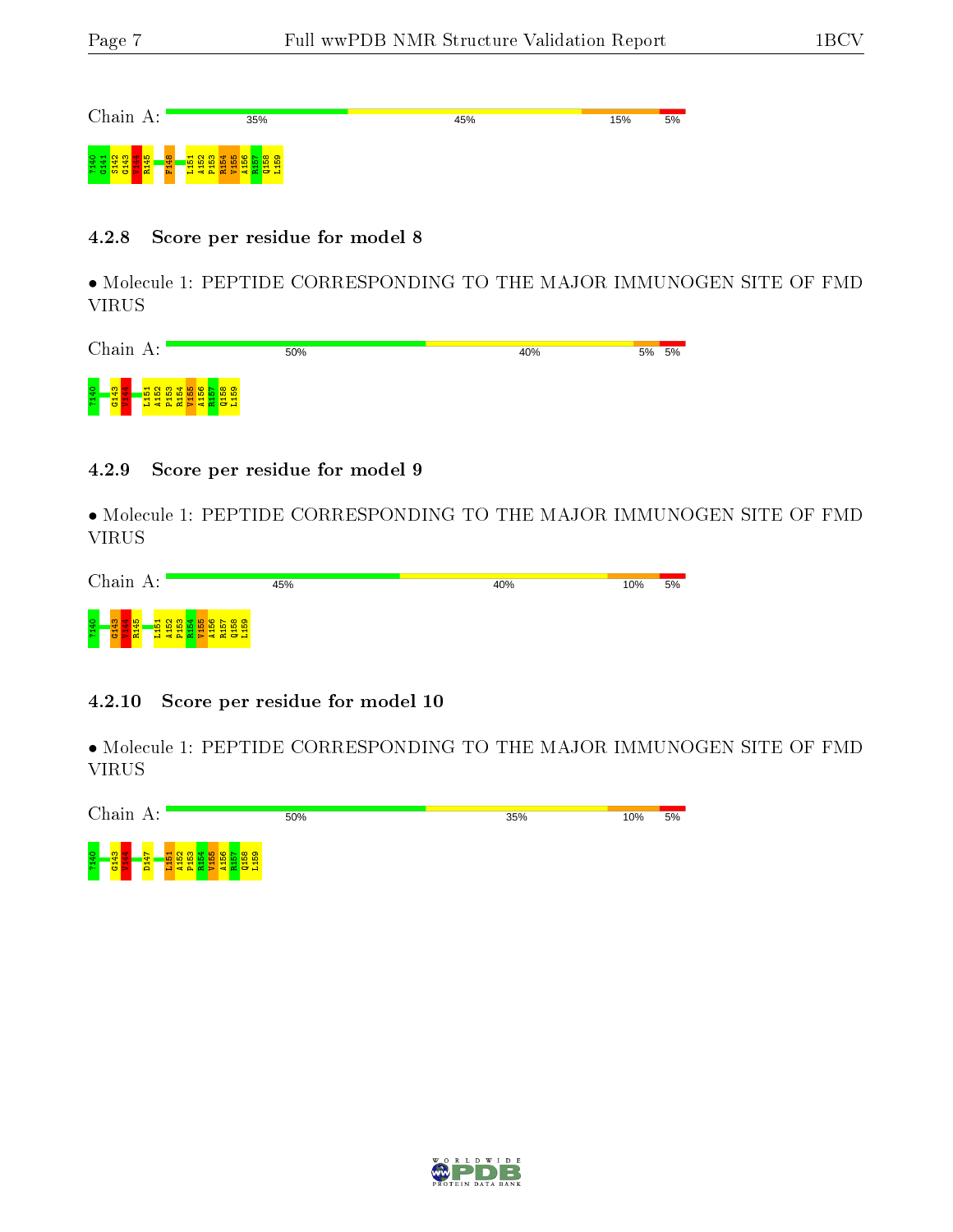## 5 Refinement protocol and experimental data overview  $\binom{1}{k}$

The models were refined using the following method: torsion angle dynamics.

Of the 50 calculated structures, 10 were deposited, based on the following criterion: target function.

The following table shows the software used for structure solution, optimisation and refinement.

| Software name   Classification |                    | Version |
|--------------------------------|--------------------|---------|
| † DYANA                        | refinement         |         |
| $\overline{DYANA-1.4}$         | structure solution |         |

No chemical shift data was provided. No validations of the models with respect to experimental NMR restraints is performed at this time.

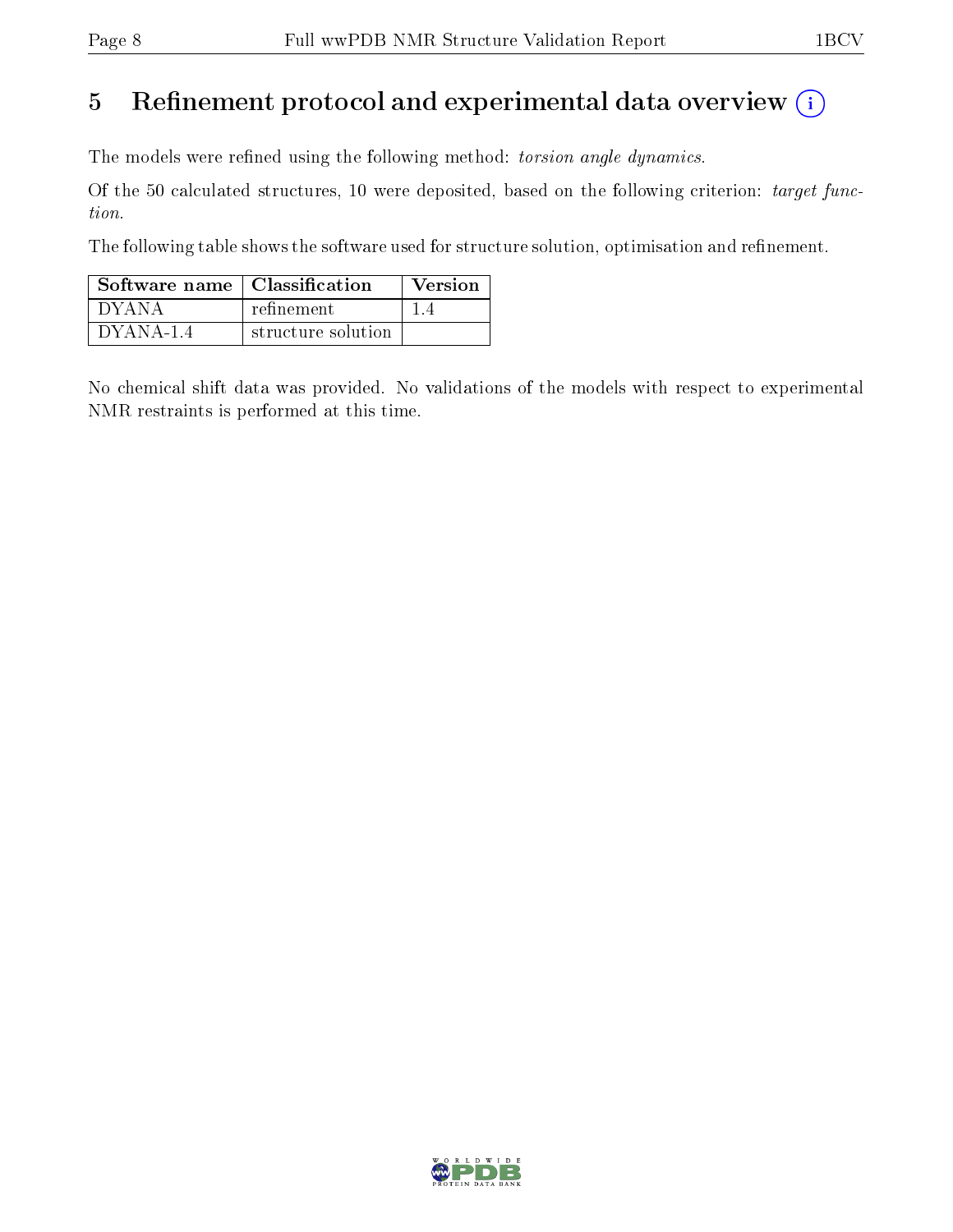## 6 Model quality  $(i)$

## 6.1 Standard geometry  $(i)$

Bond lengths and bond angles in the following residue types are not validated in this section: ACE

There are no covalent bond-length or bond-angle outliers.

There are no bond-length outliers.

There are no bond-angle outliers.

There are no chirality outliers.

There are no planarity outliers.

### 6.2 Too-close contacts  $(i)$

In the following table, the Non-H and H(model) columns list the number of non-hydrogen atoms and hydrogen atoms in each chain respectively. The H(added) column lists the number of hydrogen atoms added and optimized by MolProbity. The Clashes column lists the number of clashes averaged over the ensemble.

|  |      | Mol   Chain   Non-H   H(model)   H(added)   Clashes |      |      |
|--|------|-----------------------------------------------------|------|------|
|  | 140  | 141                                                 | 142  | 11年9 |
|  | 1400 | 1410                                                | 1420 |      |

The all-atom clashscore is defined as the number of clashes found per 1000 atoms (including hydrogen atoms). The all-atom clashscore for this structure is 40.

All unique clashes are listed below, sorted by their clash magnitude.

| Atom-1               | Atom-2             | $Clash(\AA)$ | Distance(A) | Models         |                |
|----------------------|--------------------|--------------|-------------|----------------|----------------|
|                      |                    |              |             | Worst          | Total          |
| 1:A:151:LEU:HD13     | 1: A: 151: LEU: O  | 0.86         | 1.70        | 10             |                |
| 1: A:143: GLY:O      | 1: A:144: VAL:HG13 | 0.79         | 1.78        | $\overline{2}$ | 10             |
| 1:A:152:ALA:HB1      | 1:A:153:PRO:HD2    | 0.73         | 1.60        | 7              | 10             |
| 1: A:143: GLY: C     | 1: A:144: VAL:HG22 | 0.67         | 2.10        | 5              | 10             |
| 1:A:151:LEU:HD13     | 1: A: 151: LEU: C  | 0.66         | 2.09        | $10\,$         | 1              |
| 1:A:152:ALA:HB1      | 1:A:153:PRO:CD     | 0.64         | 2.22        | 2              | 10             |
| 1: A: 155: VAL: HG21 | 1: A: 158: GLN: O  | 0.61         | 1.95        | 7              | $\overline{4}$ |
| 1:A:151:LEU:HD22     | 1:A:152:ALA:N      | 0.55         | 2.17        | $10\,$         | 1              |
| 1:A:155:VAL:HG21     | 1:A:158:GLN:CB     | 0.55         | 2.31        | 8              | 3              |
| 1: A:143: GLY:O      | 1: A:144: VAL:CG1  | 0.52         | 2.56        | 6              | 10             |
| 1:A:151:LEU:HD12     | 1:A:152:ALA:O      | 0.52         | 2.04        |                | 1              |
| 1:A:143:GLY:C        | 1: A:144: VAL: CG2 | 0.51         | 2.79        |                | 10             |

Continued on next page...

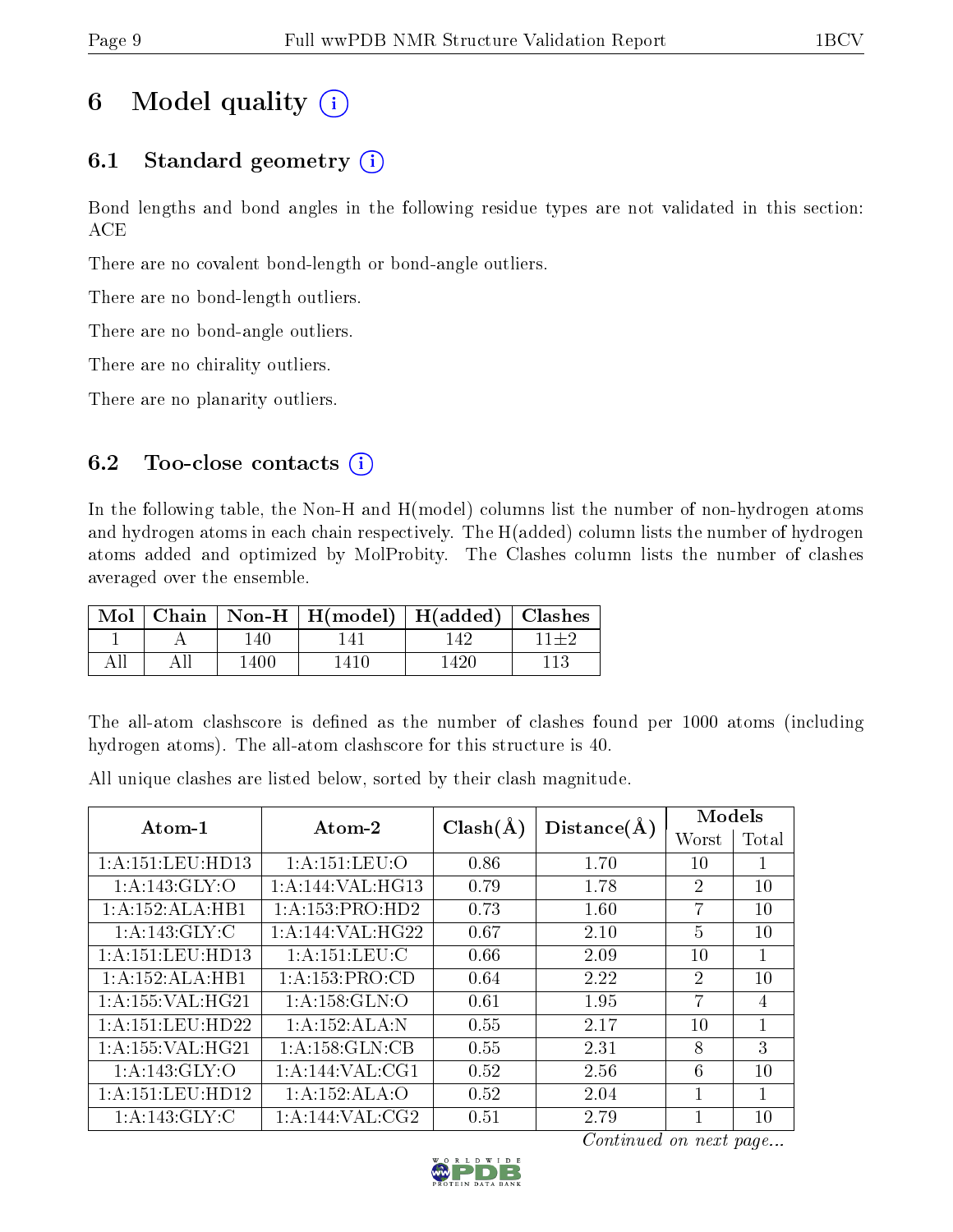|                      |                     |              |             | Models         |                |
|----------------------|---------------------|--------------|-------------|----------------|----------------|
| Atom-1               | Atom-2              | $Clash(\AA)$ | Distance(A) | Worst          | Total          |
| 1:A:155:VAL:HG23     | 1:A:156:ALA:N       | 0.51         | 2.21        | 7              | 10             |
| 1:A:154:ARG:O        | 1: A:154: ARG: CG   | 0.47         | 2.62        | 7              | $\mathbf{1}$   |
| 1:A:152:ALA:CB       | 1:A:153:PRO:CD      | 0.47         | 2.92        | 10             | 8              |
| 1: A:143: GLY:O      | 1: A:144: VAL:HG22  | 0.44         | 2.13        | 5              | 10             |
| 1: A: 155: VAL: HG21 | 1: A: 158: GLN: HB2 | 0.44         | 1.88        | 8              | $\mathbf{1}$   |
| 1:A:154:ARG:CG       | 1:A:154:ARG:O       | 0.44         | 2.64        | 3              | $\mathbf{1}$   |
| 1:A:155:VAL:HG21     | 1: A: 158: GLN: HB3 | 0.43         | 1.89        | $\overline{2}$ | $\mathbf{1}$   |
| 1: A: 155: VAL: CG2  | 1: A: 158: GLN: O   | 0.43         | 2.67        | 10             | $\overline{2}$ |
| 1: A: 151: LEU: C    | 1: A: 151: LEU: CD1 | 0.43         | 2.82        | 10             | $\mathbf{1}$   |
| 1:A:151:LEU:HD22     | 1:A:152:ALA:O       | 0.42         | 2.15        | 10             | 1              |
| 1:A:156:ALA:C        | 1: A: 158: GLN:N    | 0.42         | 2.72        | 10             | $\overline{2}$ |
| 1: A: 155: VAL: HG21 | 1:A:158:GLN:C       | 0.41         | 2.35        | 3              | $\mathbf{1}$   |
| 1:A:156:ALA:O        | 1: A: 158: GLN: N   | 0.41         | 2.54        | 9              | $\overline{2}$ |
| 1:A:159:LEU:HD23     | 1: A: 159: LEU: O   | 0.40         | 2.16        | 9              | 1              |

Continued from previous page...

## 6.3 Torsion angles  $(i)$

#### 6.3.1 Protein backbone (i)

In the following table, the Percentiles column shows the percent Ramachandran outliers of the chain as a percentile score with respect to all PDB entries followed by that with respect to all NMR entries. The Analysed column shows the number of residues for which the backbone conformation was analysed and the total number of residues.

| Mol | Chain | Analysed        | Favoured                       | Allowed    | Outliers          | Percentiles          |
|-----|-------|-----------------|--------------------------------|------------|-------------------|----------------------|
|     |       | $18/20(90\%)$   | $10\pm1$ (57±7%)   6±1 (35±6%) |            | $ 2\pm1(8\pm4\%)$ | 2 <br>$\parallel$ 13 |
| All |       | $180/200(90\%)$ | 102(57%)                       | 63 $(35%)$ | $15~(8\%)$        |                      |

All 5 unique Ramachandran outliers are listed below. They are sorted by the frequency of occurrence in the ensemble.

| $Mol$   Chain   Res |     | Type       | Models (Total) |
|---------------------|-----|------------|----------------|
|                     | 144 | VAL        | 10             |
|                     | 148 | PHE        |                |
|                     | 142 | SER.       |                |
|                     | 143 | <b>GLY</b> |                |
|                     | 151 | LEU        |                |

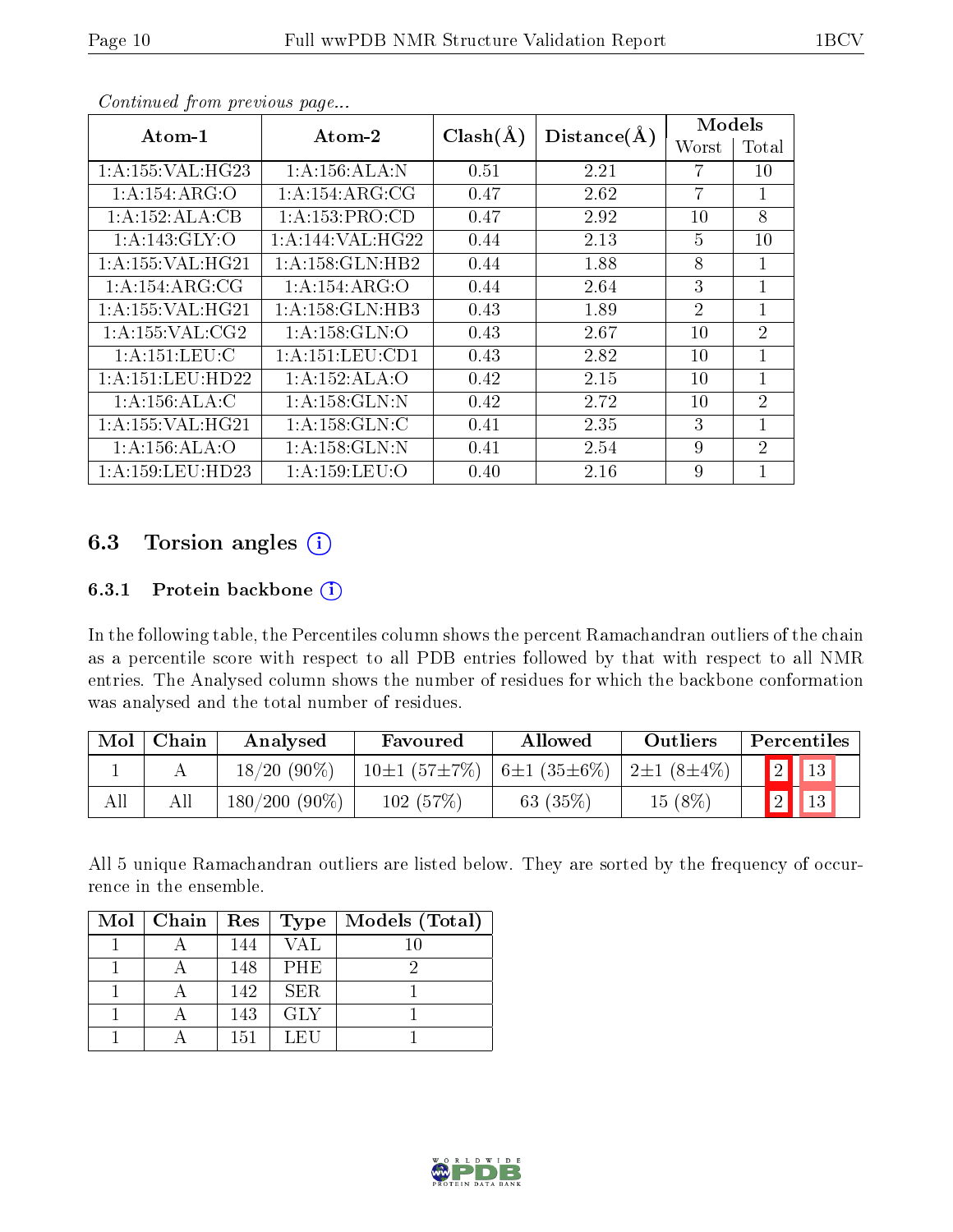#### 6.3.2 Protein sidechains  $(i)$

In the following table, the Percentiles column shows the percent sidechain outliers of the chain as a percentile score with respect to all PDB entries followed by that with respect to all NMR entries. The Analysed column shows the number of residues for which the sidechain conformation was analysed and the total number of residues.

| Mol | Chain | Analysed          | Rotameric               | Outliers          | Percentiles             |
|-----|-------|-------------------|-------------------------|-------------------|-------------------------|
|     |       | $13/13$ $(100\%)$ | 7 $\pm$ 1 (54 $\pm$ 8%) | $6\pm1(46\pm8\%)$ | $\boxed{0}$ $\boxed{2}$ |
| All |       | $130/130(100\%)$  | 70(54%)                 | 60 $(46\%)$       | $\vert 0 \vert$         |

All 12 unique residues with a non-rotameric sidechain are listed below. They are sorted by the frequency of occurrence in the ensemble.

| Mol          | Chain | Res | <b>Type</b> | Models (Total) |
|--------------|-------|-----|-------------|----------------|
| 1            |       | 144 | VAL         | 10             |
| 1            | А     | 155 | VAL         | 10             |
| 1            | А     | 159 | LEU         | 7              |
| 1            | Α     | 158 | GLN         | 6              |
| 1            | А     | 151 | LEU         | 6              |
| 1            | А     | 145 | ARG         | 5              |
| 1            | Α     | 157 | $\rm{ARG}$  | 4              |
| $\mathbf{1}$ | А     | 142 | <b>SER</b>  | 3              |
| 1            | А     | 154 | ARG         | 3              |
| 1            | А     | 147 | ASP         | $\overline{2}$ |
| 1            | А     | 150 | <b>SER</b>  | $\overline{2}$ |
|              |       | 148 | ΗE          | $\overline{2}$ |

#### 6.3.3 RNA  $(i)$

There are no RNA molecules in this entry.

### 6.4 Non-standard residues in protein, DNA, RNA chains  $(i)$

There are no non-standard protein/DNA/RNA residues in this entry.

### 6.5 Carbohydrates  $(i)$

There are no carbohydrates in this entry.

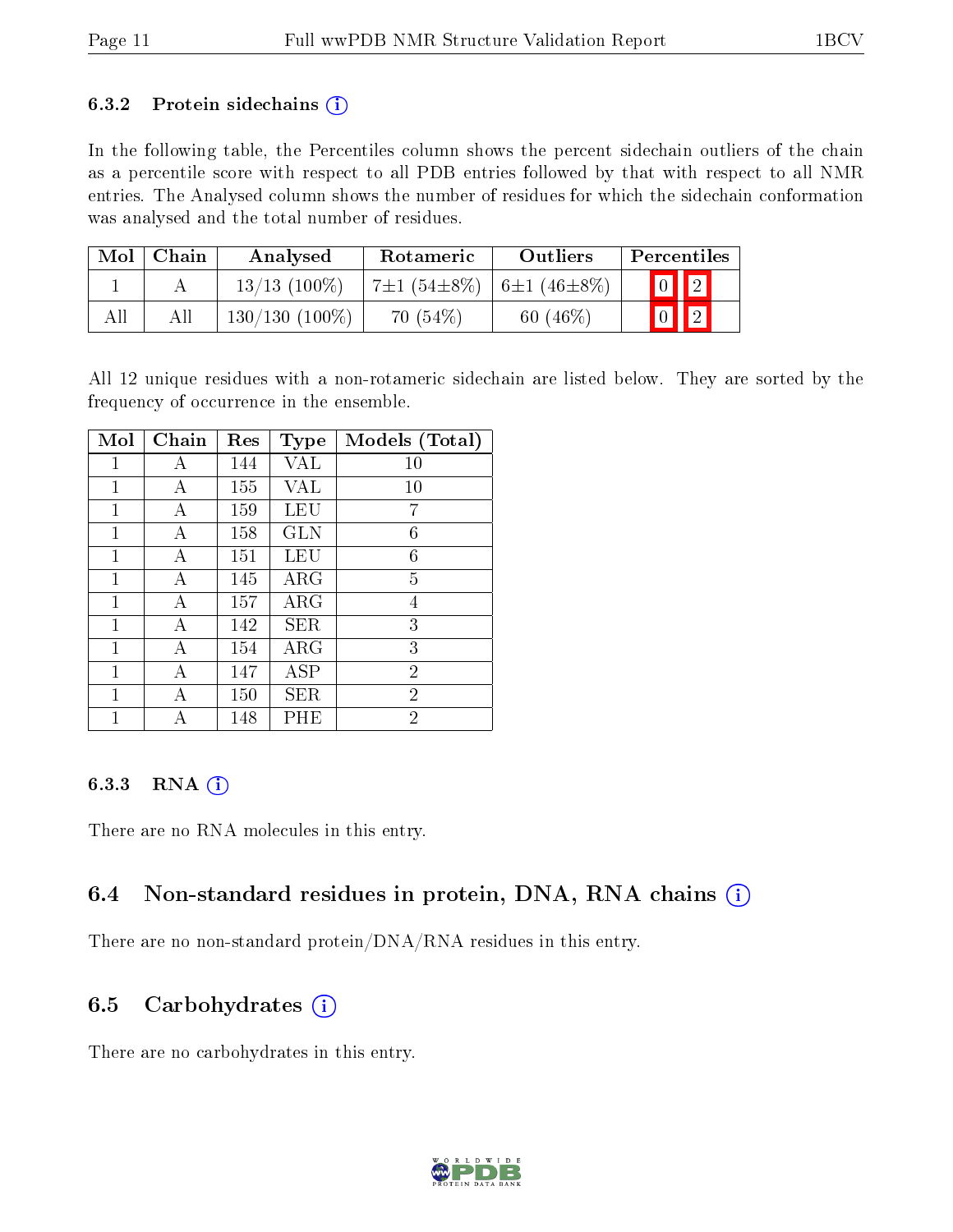## 6.6 Ligand geometry  $(i)$

There are no ligands in this entry.

## 6.7 [O](https://www.wwpdb.org/validation/2017/NMRValidationReportHelp#nonstandard_residues_and_ligands)ther polymers (i)

There are no such molecules in this entry.

## 6.8 Polymer linkage issues (i)

There are no chain breaks in this entry.